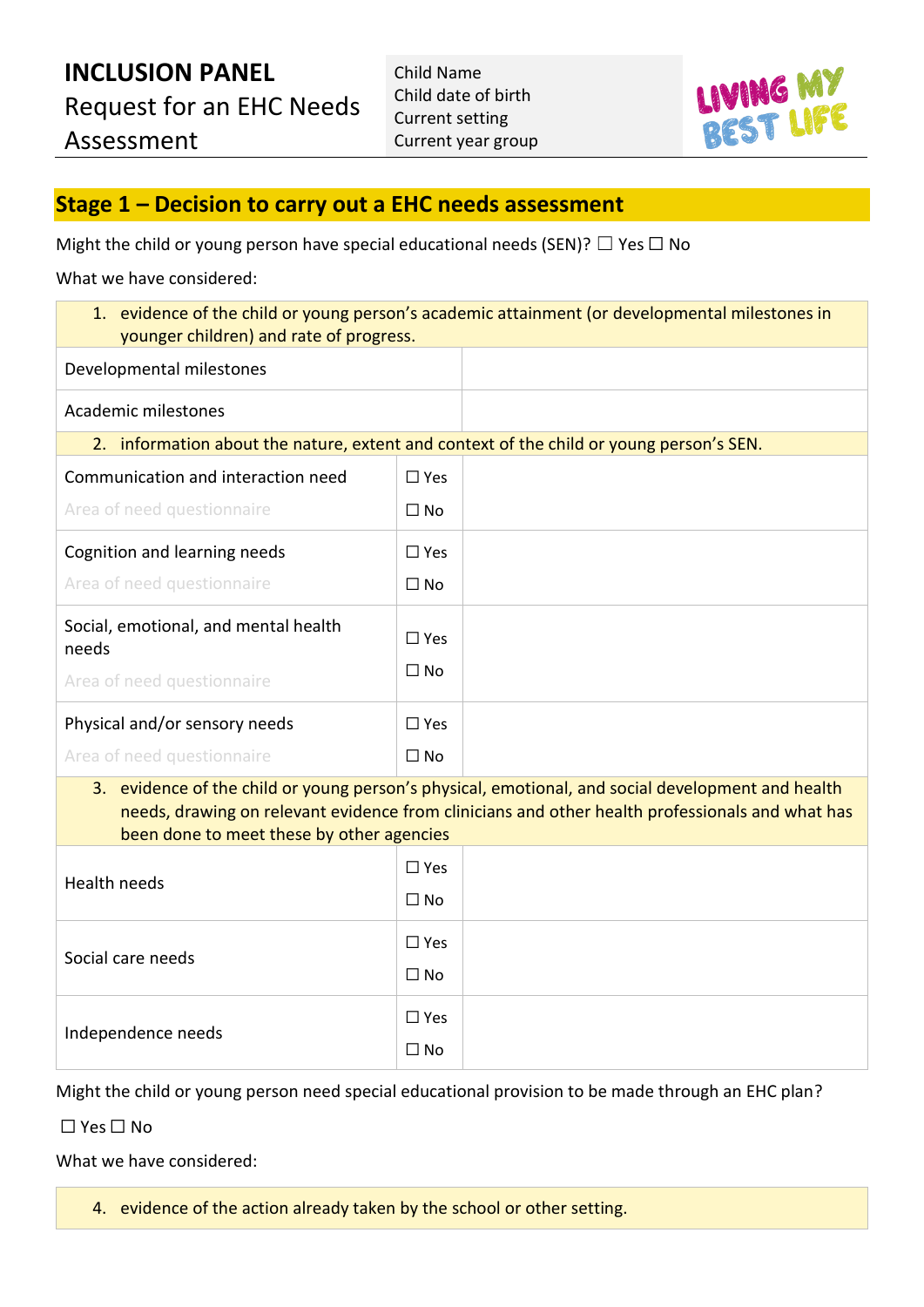# **INCLUSION PANEL** Request for an EHC Needs Assessment

Child Name Child date of birth Current setting Current year group



| Parents have been involved in the Assess-Plan-Do-<br>Review process and the development of the SEN<br>Support plan<br><b>IEP/MEP/SEN Support plan</b>                          |  |
|--------------------------------------------------------------------------------------------------------------------------------------------------------------------------------|--|
| There have been 2 cycles of Assess-Plan-Do-Review<br><b>IEP/MEP/SEN Support plan</b>                                                                                           |  |
| Interventions are well matched to the child or<br>young person's needs<br><b>IEP/MEP/SEN Support plan</b>                                                                      |  |
| There has been involvement from outside<br>professionals (including training/consultation)<br>Reports provided                                                                 |  |
| Advice from professionals has been implemented<br><b>IEP/MEP/SEN Support plan</b>                                                                                              |  |
| evidence that where progress has been made, it has only been as the result of much additional<br>5.<br>intervention and support over and above that which is usually provided. |  |
| There is evidence of how the educational setting                                                                                                                               |  |

has used their notional SEND funding

Provision map

#### **STAGE 1 – Decision and recommendations**

| Does the child or young person require an EHC<br>needs assessment to be carried out? | $\Box$ Yes $\Box$ No $\Box$ Further information required                                                                             |
|--------------------------------------------------------------------------------------|--------------------------------------------------------------------------------------------------------------------------------------|
| If No – reason why panel believes an assessment is<br>not required                   | Despite the child having SEN the level of need does<br>not meet the threshold criteria set out in the<br>supporting documents (9.54) |
|                                                                                      | The interventions in the support plan are not<br>matched to the primary area of needs (9.54)                                         |
|                                                                                      | There have not been 2 cycles of APDR (9.54)                                                                                          |
|                                                                                      | Parents/child have not been involved in the<br>support plan                                                                          |
|                                                                                      | Advice has been sought from other professionals,<br>but it has not been implemented                                                  |